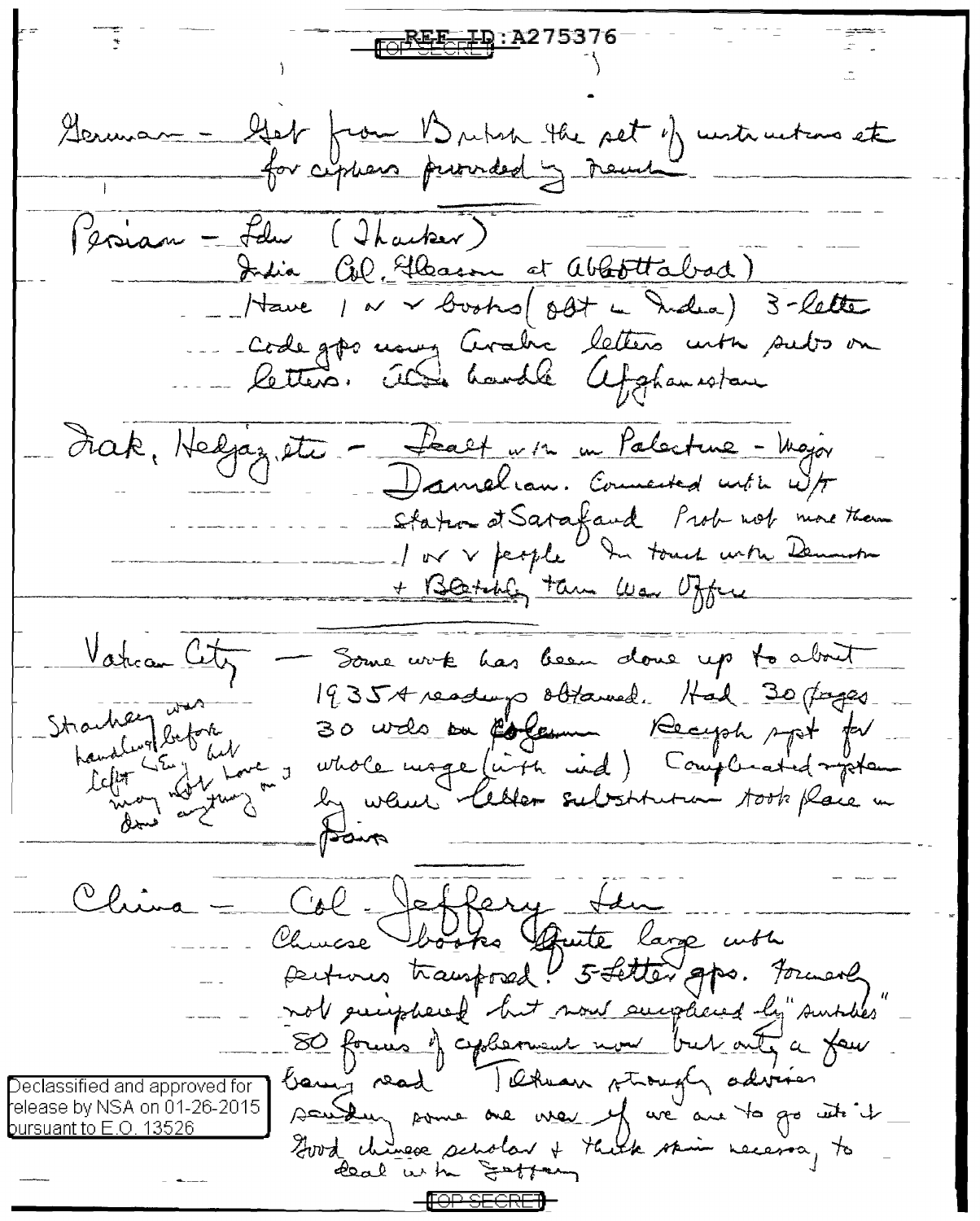<u> 最民一王D-- A2</u>75376 PL 86-36/50 USC 3605 (Fandung Y Man Hallamaa") Finnesh O Hogelin 1 Frausponten - not abouted O-Ord 6-wheel Russian of typ Que way tables at set eff v m 3 comment Separate tables for trade arg Frut <u>have nothing</u> sunce 1930 1 Military-. - Que way table on Gook 11 - Bork plus tables grung 11 - A-fre book with 2-frg shanges + 2 frg rémaine, raine. Elem mated about you. ago + wtro, addeturs\_ <u>iv - Small 3-feg books am-ground</u> V - march 1941 unto addeture based on book universally for all services replacing everything except 1-way tablessystem Sub single frances for letters (I+S sep by Same deart for example)<br>- Key Gooks - History of Com. Party (Russian) Indications. Entrer un clean (page + Que) ou very simple Have very complicated system of procedure, stallestrage changes, map, references, aute, up to date l'ordret have défeuite explos (ongs) if looks véeles Captured by Firms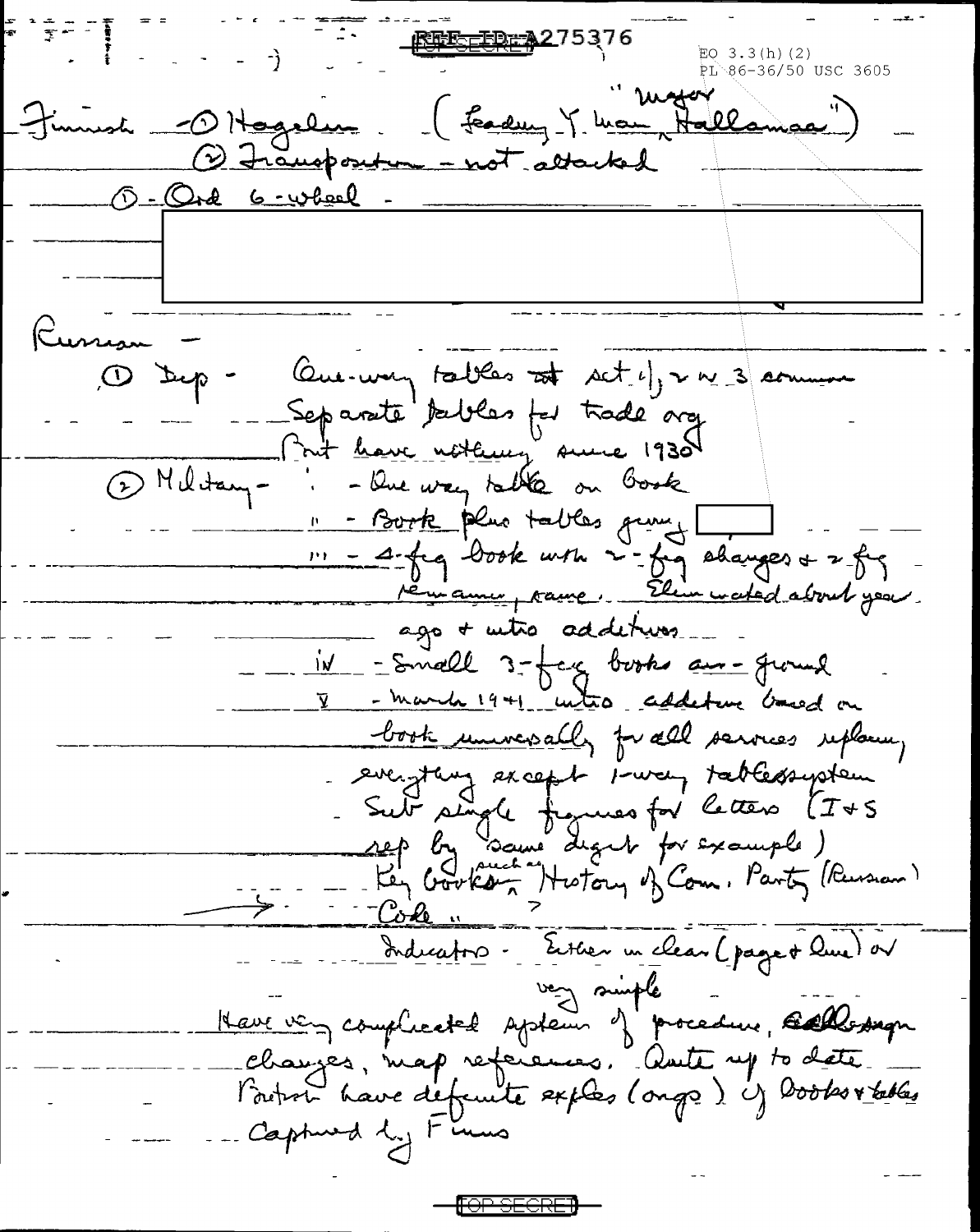<u> KEE-TD-AZ75376</u> Spanish = Have une corprez ? L'huns audenou nou huis blutter Fortugal - Mr Excell - Doug work on Port But Fetware Jeuch - Simple col. transp m. W. Africa - Can have Géolkaus - message cettants!<br>- Gierre Bulgaria - Sarge 5-fra book with surhis on page<br>- Woods - Bulgaria - Sarge 5-fra book with surhis on page<br>- Woods - Here But have had one book-Cureal? Balkaus -Jugo slav dup system like Bulgana du groupe - 2 Joil from<br>2008 Romanne - Have dep. Code les known of estables. Hunganien - 3 m 4 recipleurs books worked by Knox hit port records. No work being done now Endema i) dep rep bem, Il Segents. Some inatence pasy = 24 groupe referated they. Can get all known details from Dennistan Cut not being handled at all now. Jurkish Do let work Near East Sec - Dr. Thacker 4-59-10000 gp book, Ba y left cake books Buton have books + continuity. <u>Work done also in Palestine</u> mil att-op. Book